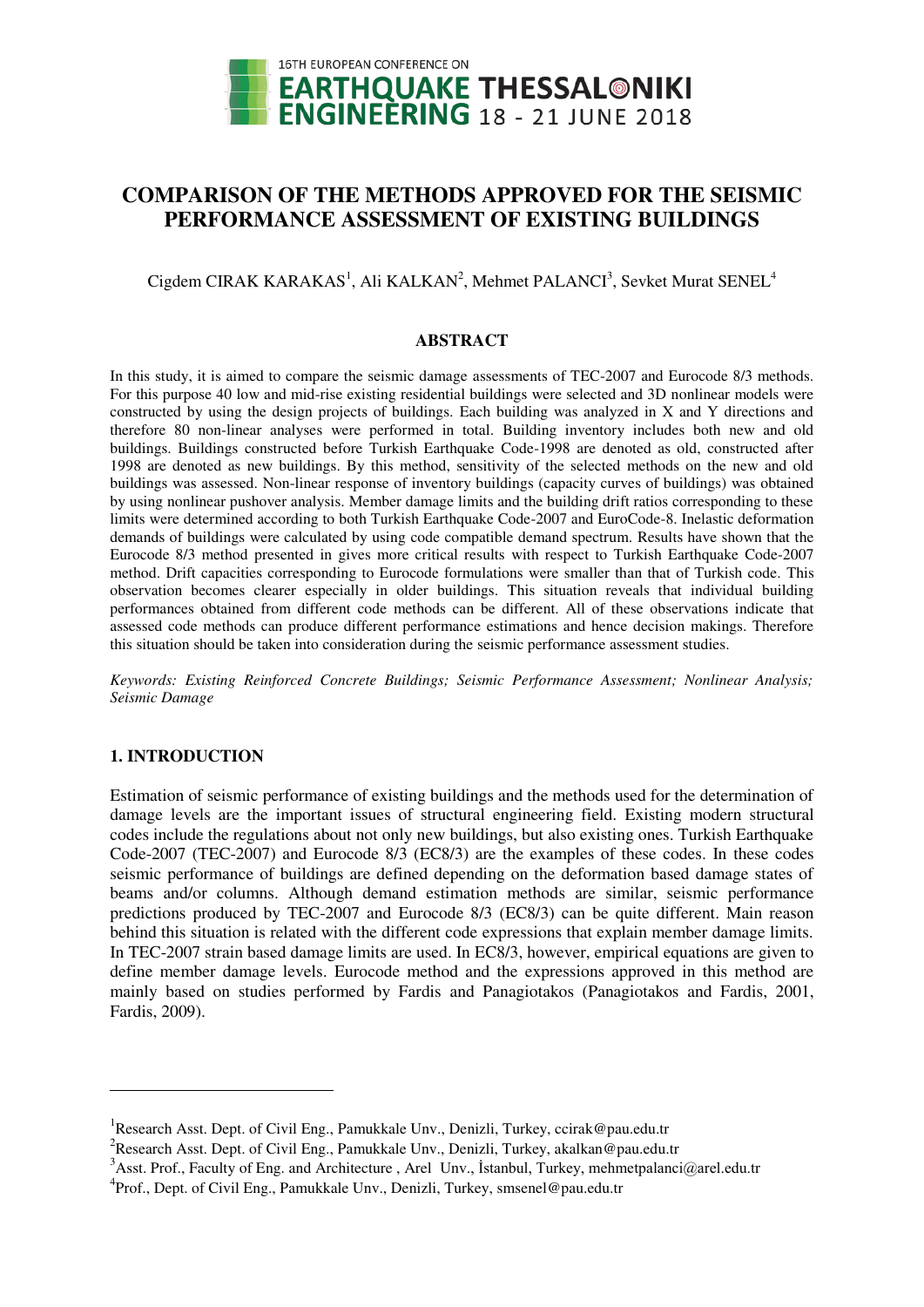## **2. CAPACITY CURVES AND DAMAGE LEVELS OF BUILDINGS**

All of the 40 RC buildings considered in this study are real buildings and still occupied for residential purposes. Numbers of stories of selected buildings are 3, 4, 5 and 6. In each story group there are 5 old and 5 new buildings. Buildings designed and constructed after Turkish Earthquake Code of 1998 (TEC-1998) are called as new buildings since substantial changes and modern regulations were enforced first time by this code. Previous buildings were notated as old buildings. Non-linear models of buildings were constructed by using Sap2000 software according to design projects of buildings. Concrete and steel grades are accepted according to design projects. Distribution of buildings considered in this study is presented in Table 1.

| <b>Building Story Number</b> | Old (1998-) | New (1998+) |
|------------------------------|-------------|-------------|
| κ                            |             |             |
|                              | 5           |             |
|                              | 5           |             |
| 6                            | 5           |             |
|                              | 20          | 20          |

Table 1. Distribution of story numbers of old and new buildings

Methods approved for the calculation of plastic deformation capacities of members by the TEC-2007 and EC 8/3 are quite different from each other. In TEC-2007 member damage limits are determined by considering the compression strains of concrete and tensile strains of longitudinal strains. Confinement level of the members determines the compression strain capacity of the sections. Plastic rotation capacities and the rotation levels corresponding to strain based member damage limits were determined by performing moment-curvature analyses. In EC 8/3, on the other hand, empirical formulations based on studies performed by Fardis and Panagiotakos (Panagiotakos and Fardis, 2001) were provided. Different assumptions and different calculation methods enforced by these codes may yield significantly different deformation capacities and hence different performance predictions. The other important parameter that can change the non-linear response of building according to these codes is related with the calculation of effective stiffness. TEC-2007 and EC8/3 use different formulations for effective stiffness calculations. This situation can affect the shape of capacity curves. Period and the demand estimation calculations are also affected from effective stiffness. Formulations and assumptions followed according to TEC-2007 and EC8/3 are summarized below.

## *2.1 Member Damage Definitions in Turkish Earthquake Code-2007*

As being aforementioned in text, strength and ductility capacities of columns and beams were determined by moment-curvature analyses. During the moment-curvature analysis, confined concrete behavior was represented by Modified Kent-Park (Park et al. 1982) model and section damage levels were obtained by considering concrete and steel strain limits given in TEC-2007. Plastic rotation capacity of each damage level were calculated by using moment-area theorems and assigned to critical sections. Plastic hinge lengths were taken as half of the section height (TEC-2007). Effective stiffness of members was determined depending on the axial load levels according to TEC-2007 (Equation 1). Interpolation was performed for intermediate values.

$$
\frac{N}{A_c f_c} < 10\% \to EI_e = 0.4
$$
\n
$$
\frac{N}{A_c f_c} \ge 40\% \to EI_e = 0.8
$$
\n
$$
(1)
$$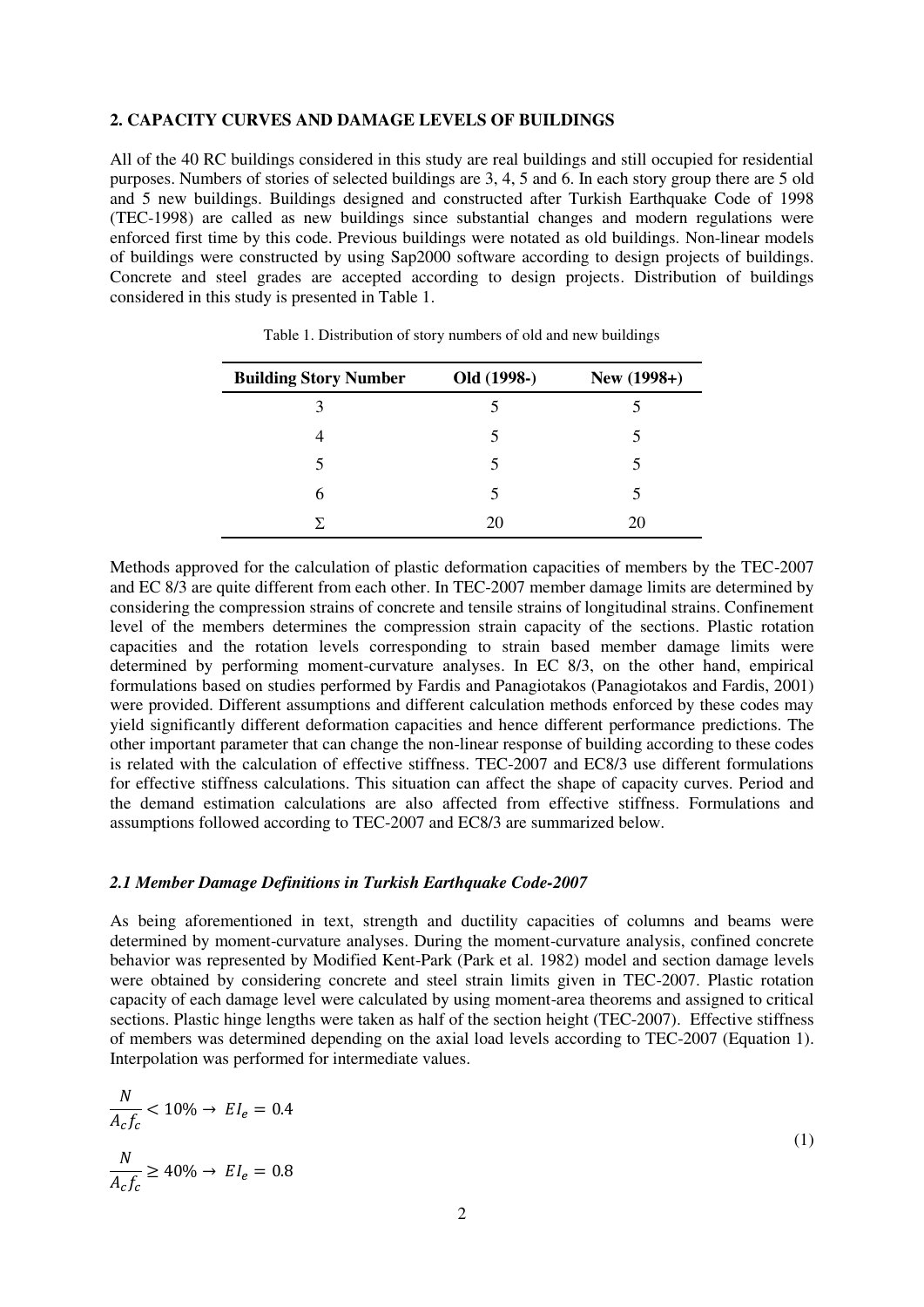Definition of three section damage limits Minimum Damage (MN), Safety Limit (SL), and Collapse Limit (CL) are presented in Table 2. Strain based formulations for both concrete and steel can be seen in this table. Notations  $\rho_s$  and  $\rho_{sm}$  defines the existing and required transverse reinforcement ratios according to TEC-2007. Details of the method can be found in the TEC-2007.

| <b>Section Damage Limits</b> | Conctere                                       | Steel |
|------------------------------|------------------------------------------------|-------|
| Minimum Damage (MN)          | 0.0035                                         | 0.01  |
| Safety Limit (SL)            | $0.0035 + 0.010 (\rho_s/\rho_{sm}) \le 0.0135$ | 0.04  |
| Collapse Limit (CL)          | $0.0040 + 0.014~(\rho_s/\rho_{sm}) \le 0.0180$ | 0.06  |

Table 2. Strain limits corresponding member damage limits in TEC-2007

Capacity curve of buildings were obtained by using nonlinear static pushover analysis. In order to compare strength and deformation capacities of buildings, capacity curves are represented in terms of lateral strength ratio ( $V_t/W$ ) and drift ratio ( $\Delta/H$ ). Definition of member damage limits and the damage levels among these limits are shown on the left side of the Figure 1. Formation of these member damages depending on the increasing deformations are also shown on a sample curve in Figure 1. It can be clearly seen that MN levels of members are exceeded at the initial stages of plastic deformations of the building. CL levels which define the collapse limit appear at higher drift levels. Each point presented on the capacity curve represents the exceedance of predefined damage level at each member.



Figure 1. Member damage limits according to TEC-2007 and the representation of these limits on building capacity curve

#### *2.2 Member Damage Definitions in Eurocode 8/3*

Eurocode 8/3 is also defines three damage limits named as Damage Limitation (DL), Significant Damage (SD), Near Collapse (NC). Damage Limitation and Near Collapse is defined by empirical equations. On the other hand, Significant Damage (SD) level is accepted as 3/4 of the ultimate chord rotation capacity. Alternative expressions can be found in EC8/3 for yield (DL) and ultimate (NC) chord rotation capacities. In this study, yield rotation (DL) was calculated by using Equation 2 and ultimate (NC) chord rotation capacity is calculated by using Equation 3. Plastic chord rotation capacity, used in the non-linear analysis stage, was obtained by extracting the yield rotation from the total capacity. DL limit in EC8/3 used to define yielding level. However, it can be said that damage limit of IO (in TEC-2007) corresponds to higher deformation level than that of DL.

$$
\theta_{y} = \phi_{y} \frac{L_{v} + a_{v}z}{3} + 0.0013 \left( 1 + 1.5 \frac{h}{L_{v}} \right) + 0.13 \phi_{y} \frac{d_{b}f_{y}}{\sqrt{f_{c}}}
$$
(2)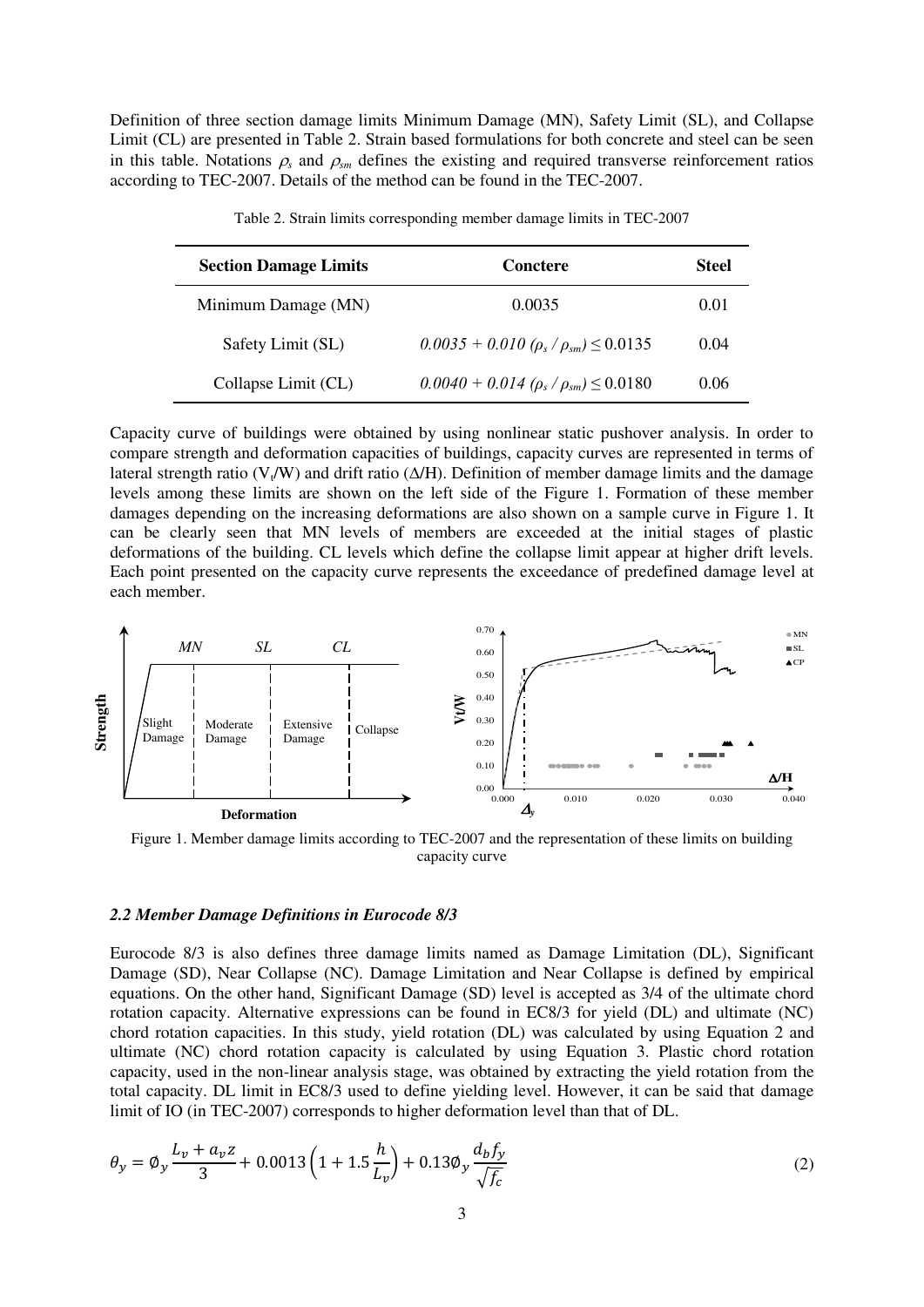$$
\theta_{um} = \frac{1}{\gamma_{el}} 0.016(0.3^{\nu}) \left[ \frac{\max(0.01; \omega')}{\max(0.01; \omega)} f_c \right]^{0.225} \left( \frac{L_{\nu}}{h} \right)^{0.35} 25 \left( \frac{\alpha \rho_{sx} f_{yw}}{f_c} \right) (1.25^{100\rho_d}) \tag{3}
$$

In these equations  $g_{el}$  is coefficient and changes for primary and secondary elements.  $L_v$  represents M/V ratio and *v* defines the axial load ratio. *w, w'* are the mechanical reinforcement ratios for tension and compression longitudinal reinforcement.  $\alpha$  represents the confinement effectiveness factor.  $d_b$ defines mean diameter of the tension reinforcement. During the nonlinear pushover analysis, effective stiffness of the members was calculated by using Equation 4 (Eurocode 8).

$$
EI_{eff} = \frac{M_y L_v}{3\theta_y} \tag{4}
$$



Figure 2. Member damage limits according to EC8/3 and the representation of these limits on building capacity curve

#### **3. COMPARISON OF DAMAGE ESTIMATIONS**

Capacity curves of buildings according to TEC-2007 and EC8/3 are presented in Figures 3 to 6. During the construction of non-linear building models it was observed that TEC-2007 method (Equation 1) gives relatively higher effective stiffness coefficients with respect to EC8/3 (Equation 4). Differences in the slope of elastic portion of the capacity curves (Figures 3 to 6) show the influence of the effective stiffness formulations. It can be said that TEC-2007 models are stiffer than that of EC8/3 ones. During the modelling stage it was also observed that TEC-2007 method gives higher rotation capacities at plastic hinges with respect to EC8/3. Higher ductile response of capacity curves of TEC-2007 models can be seen on the figures.

Damages obtained from TEC-2007 and EC8/3 methods were compared by investigating the distribution of the damage limits along the capacity curve. Dots presented on Figures 3 to 6 represent the formation of each damage limit at each element step by step. In order to investigate and compare the column and beam damages, they are plotted separately for each damage level.

In Figure 3, the points corresponding to minimum (MN and DL at left) and maximum (CL and NC at right) damage limits of columns, taken from one of the 3 story buildings, are shown. Both charts indicate that EC8/3 formulations give conservative estimations for minimum and maximum damage limits in columns. DL limits start to occur at earlier ductility levels with respect to MN. Similarly, NC limits also occur much before than CL limits. Validity of this situation for columns and beams can also be seen in other capacity curves presented from Figures 3 to 6. This situation indicates that expressions offered in Eurocode always give conservative estimations for beams and columns at both of the minimum and maximum damage states.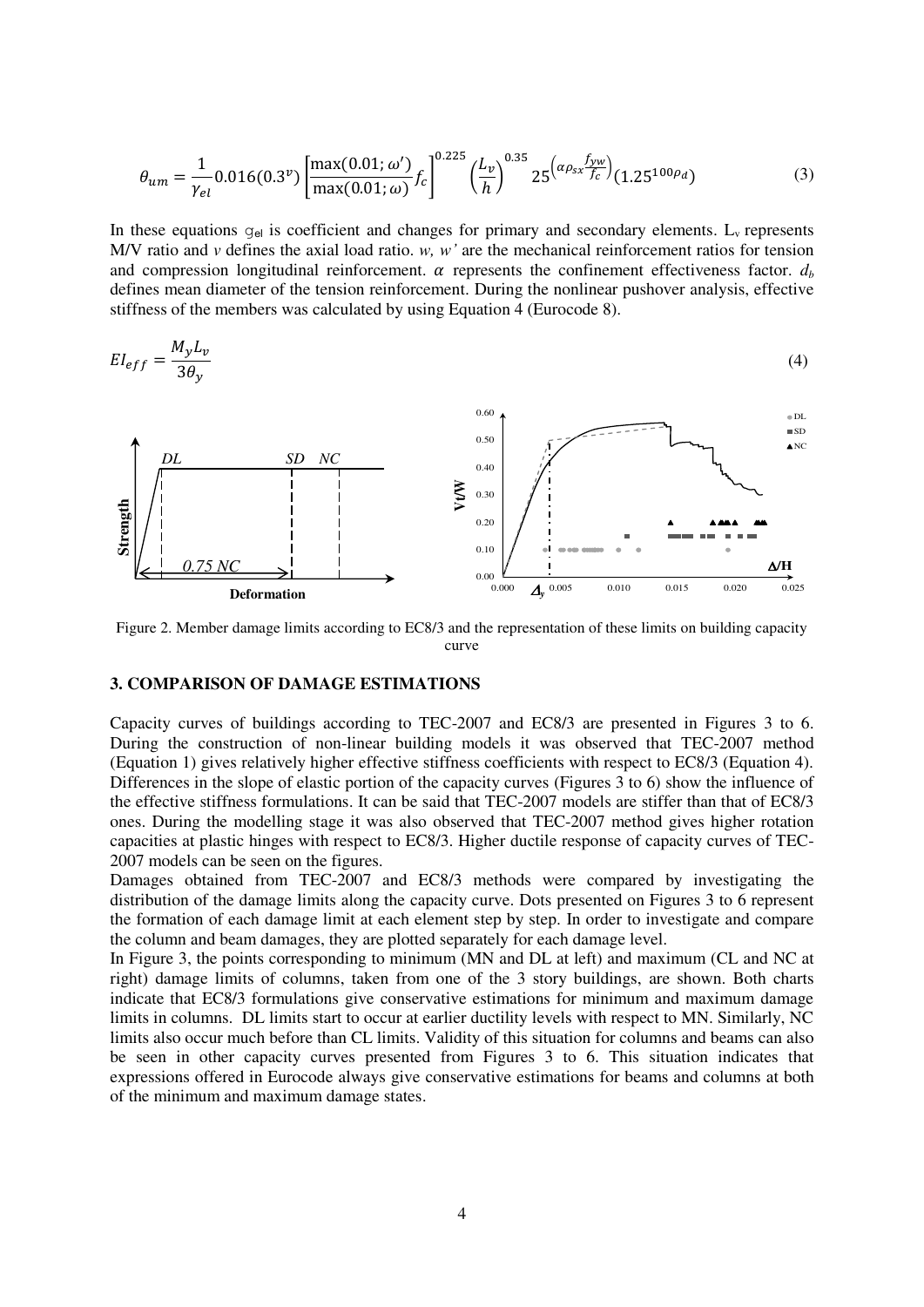

Figure 3. Capacity curve of 3 story new building and the formation of column damages



Figure 4. Capacity curve of 3 story new building and the formation of beam damages



Figure 5. Capacity curve of 4 story old building and the formation of column damages



Figure 6. Capacity curve of 4 story old building and the formation of beam damages

In order to investigate the accumulation of damage limits, displacement ductility levels corresponding to formation of each limit for each member were calculated. Building yield displacement, which is required for the displacement ductility calculation, was obtained from bi-linearized capacity curve as shown in Figure 1 and 2. Roof displacement at the formation of each damage limit was divided into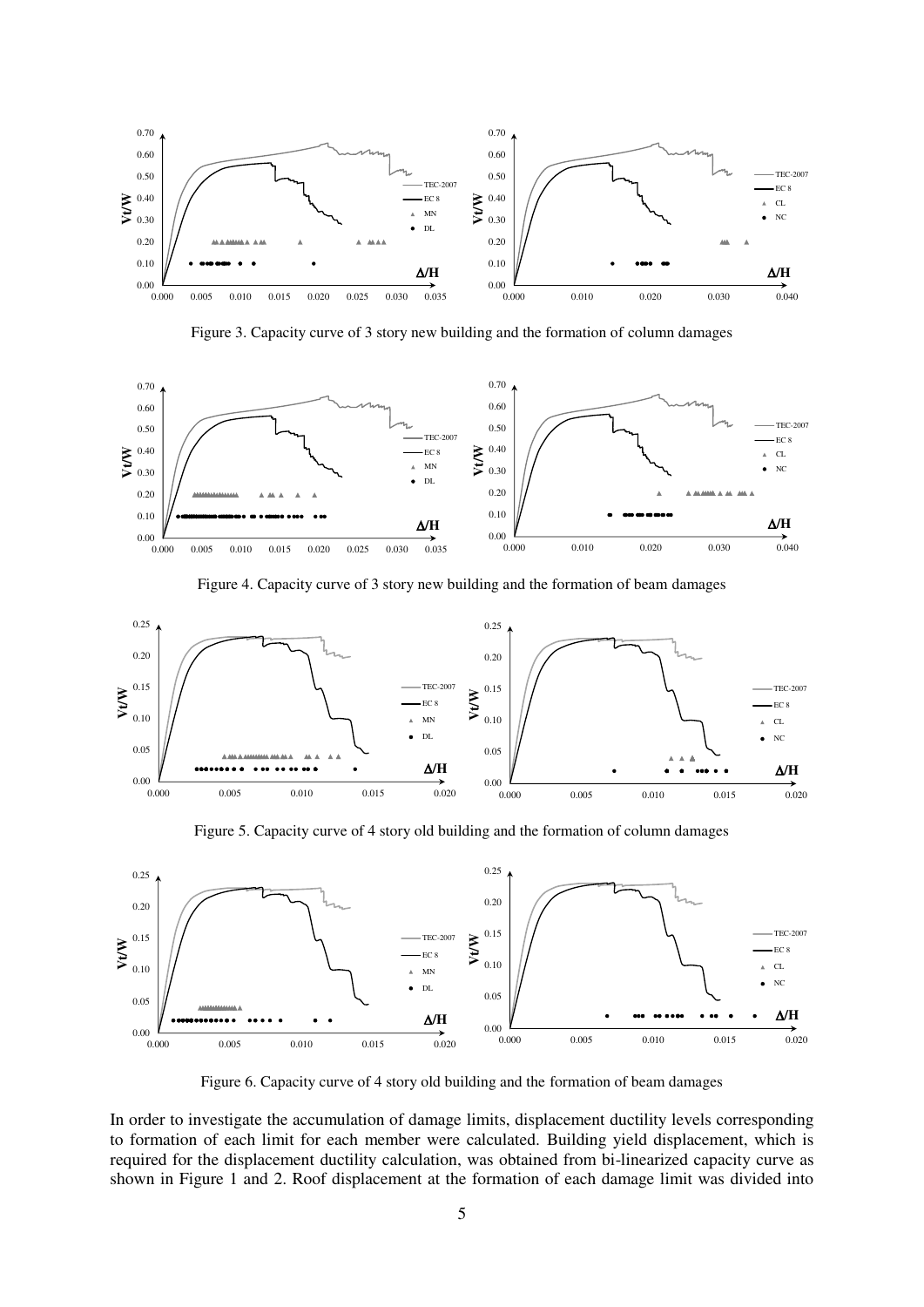yield deformation of capacity curve  $(\Delta_{v})$  and ductility level corresponding to each damage limit was obtained. This process was followed for both of the TEC-2007 and EC8/3 models. Distribution of ductility levels and the mean values corresponding different codes are presented from Figures 5 to 16. It can be said that smaller mean values of ductility limits corresponding to EC8/3 formulations substantiate the conservativeness of the Eurocode method.







Figure 8. Distribution of building ductility corresponding SL and SD levels in columns (New building)



Figure 9. Distribution of building ductility corresponding CL and NC levels in columns (New building)



Figure 10. Distribution of building ductility corresponding MN and DL levels in beams (New building)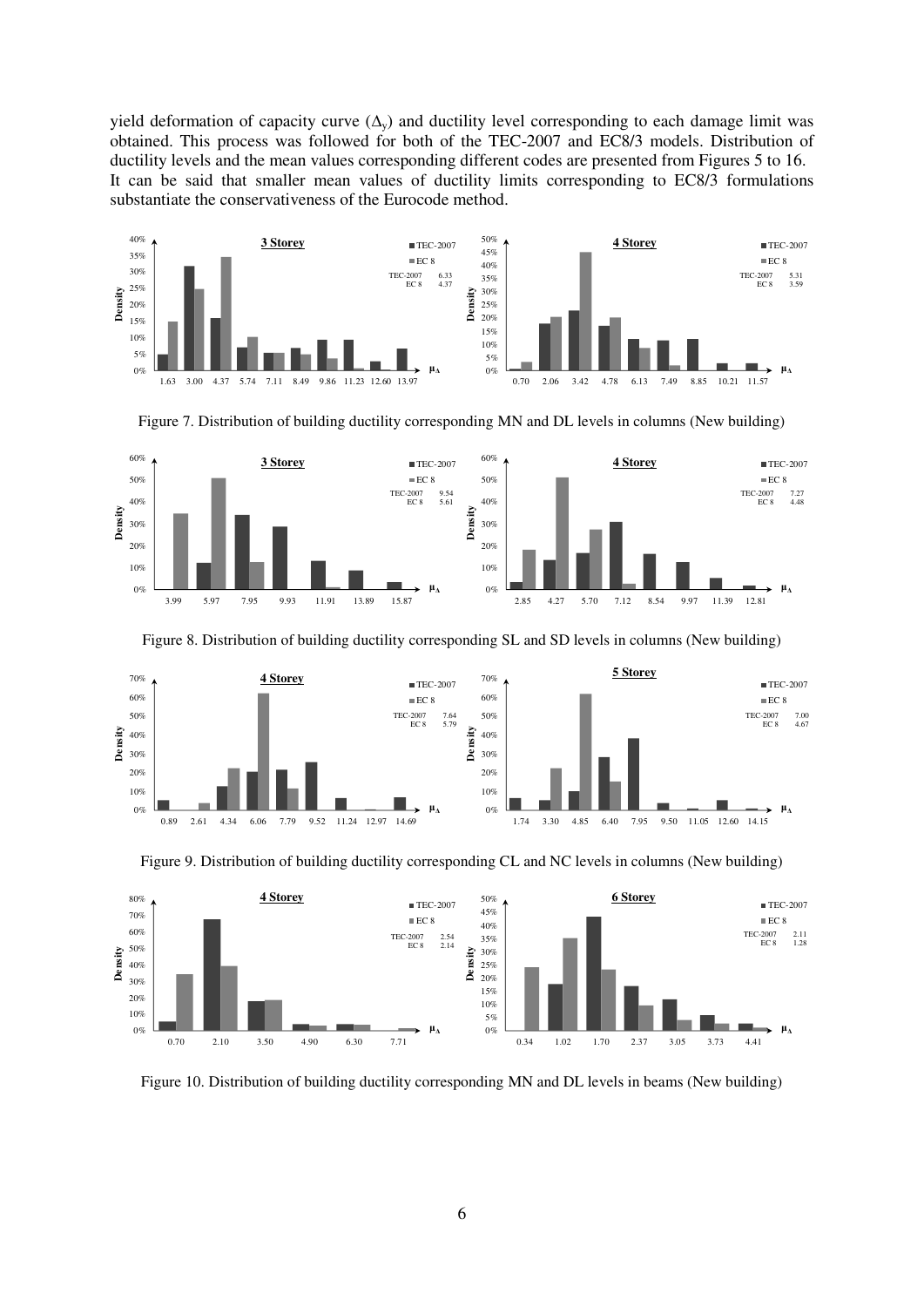





Figure 12. Distribution of building ductility corresponding CL and NC levels in beams (New building)



Figure 13. Distribution of building ductilities corresponding MN and DL levels in columns (Old building)







Figure 15. Distribution of building ductility corresponding CL and NC levels in columns (Old building)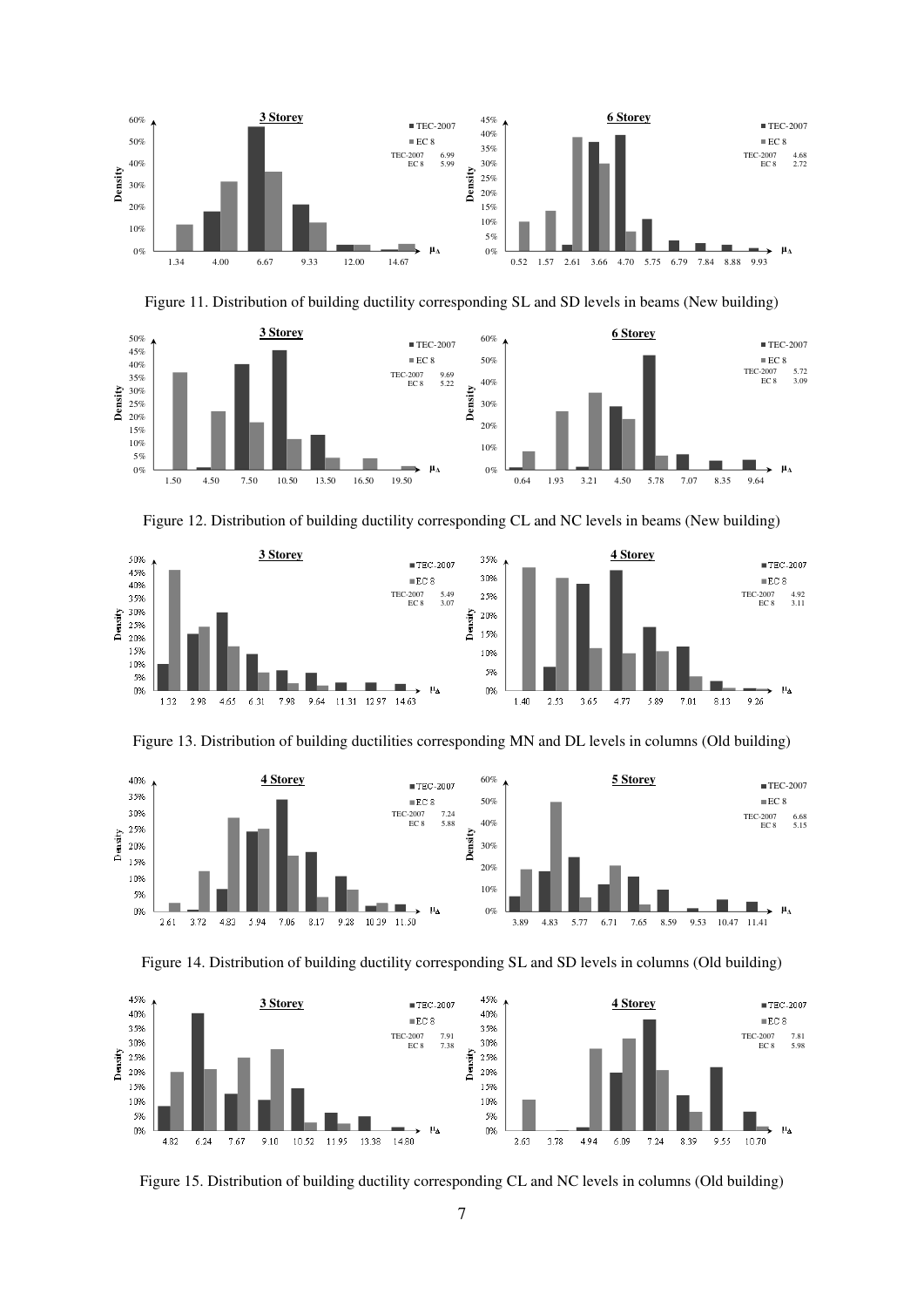





Figure 17. Distribution of building ductility corresponding SL and SD levels in beams (Old building)



Figure 18. Distribution of building ductility corresponding CL and NC levels in beams (Old building)

Besides the effect of the code methods, effect of member type (beam or column) and the effect of building story number on the distribution of ductility levels were also discussed. Information, presented from Figure 5 to 16, is summarized in Tables 3 to 6. In these tables mean values of the distributions are presented.

Variation of results indicates that DL limit of Eurocode 8/3 corresponds to yield point and this situation explains significantly lower ductility levels at DL. This situation can be clearly seen both in graphs and tables. On the other hand, graphs and tables show that CL limits of Turkish code are also higher than NC limits of Eurocode. This situation shows that drift capacities estimated by strain based method of Turkish code are significantly higher than Eurocode method.

Member based assessments have shown that ductility levels calculated for beams and columns are also significantly different from each other. Both of the code methods showed that beams reach the MN limits at lower steps with respect to columns in both new and old buildings. In other words beams start to damage earlier. Low deformation capacities of short beams explain the higher damageability of beams. On the other hand, it was observed that beam CL limits (TEC-2007) are higher than that of columns especially in old buildings. In new buildings, differences between CL limits of columns and beams become smaller. However it should be stated that variations of distributions are very high.

Similar situation is also valid for EC8/3 models. DL limits of beams are attained at lower ductility levels with respect to columns in new and old buildings. NC limits of beams and columns are similar in old buildings. However, in new buildings, ductility capacities of columns are significantly higher than beams at NC. This situation is much more evident in low story buildings.

Distribution of results presented in Table 3 to 6 showed that ductility levels tend to decrease with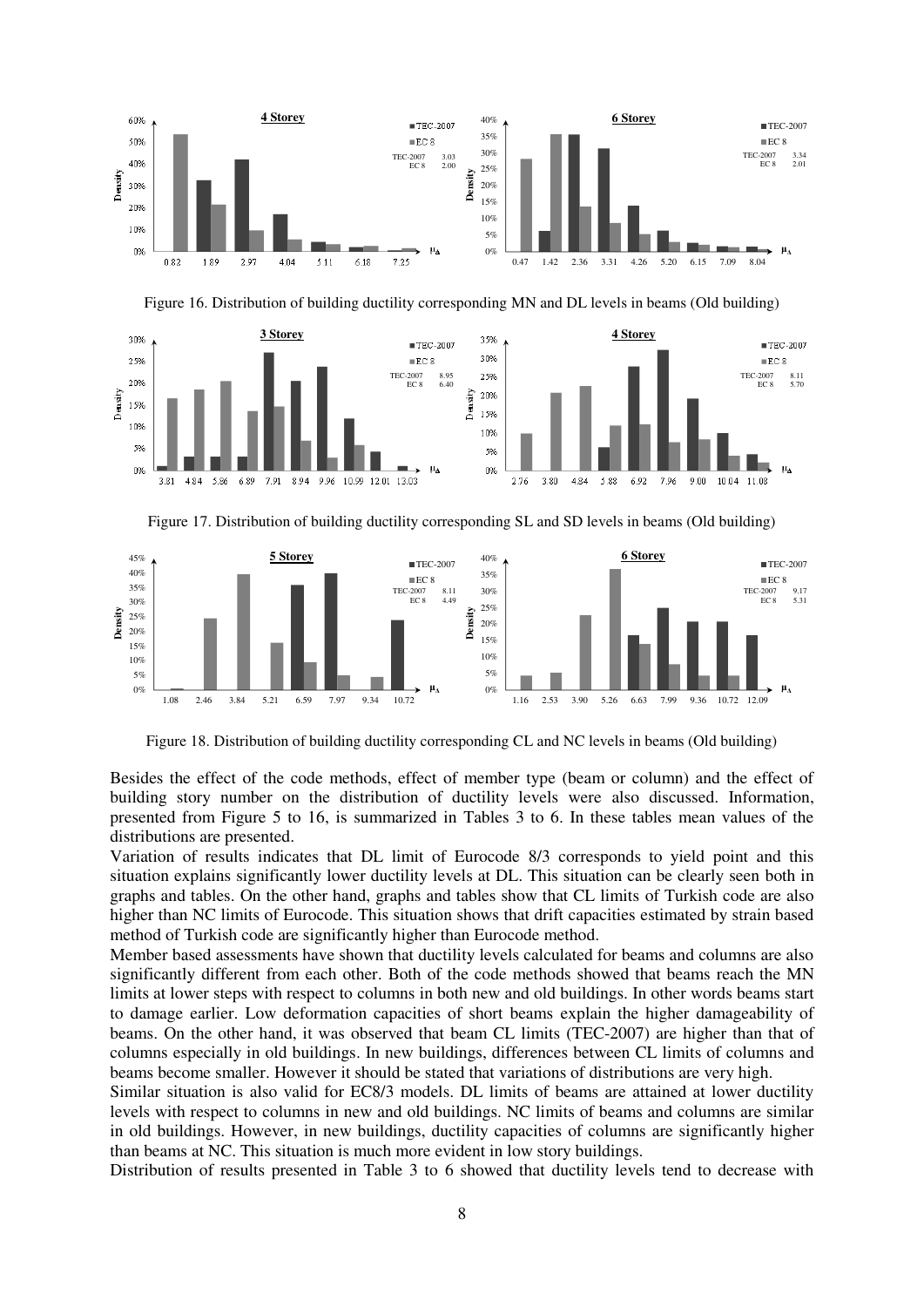increasing story numbers. Ductility values calculated for 3 story building are higher than that of 6 story ones. This situation is valid for both code methods and for all damage levels. However, high scatter shown in the graphs means that all of these comments are explains the general situation. Configuration of structural system, cross sectional dimensions and the length of columns and beams can significantly change the damage capacity of members. To make common evaluations it may necessary to increase the number of buildings in the inventory.

| TEC  |           |      | EC <sub>8</sub> |           |      |
|------|-----------|------|-----------------|-----------|------|
| MN   | <b>SL</b> | CL   | DL              | <b>SD</b> | NC.  |
| 5.49 | 7.24      | 7.91 | 3.07            | 6.28      | 7.38 |
| 4.92 | 7.24      | 7.81 | 3.11            | 5.88      | 5.98 |
| 4.50 | 6.68      | 6.24 | 2.71            | 5.15      | 5.57 |
| 4.88 | 6.49      | 6.63 | 2.58            | 5.96      | 5.66 |

Table 3. Average building ductilities corresponding column damage levels (Old building)

Table 4. Average building ductilities corresponding column damage levels (New building)

|      | <b>TEC</b> |       |      | EC <sub>8</sub> |       |
|------|------------|-------|------|-----------------|-------|
| MN   | SL         | CL    | DL   | <b>SD</b>       | NC    |
| 6.33 | 9.54       | 10.18 | 4.37 | 5.61            | 10.69 |
| 5.31 | 7.27       | 7.64  | 3.59 | 4.48            | 5.79  |
| 5.47 | 7.56       | 7.00  | 3.11 | 4.17            | 4.67  |
| 4.20 | 5.06       | 5.31  | 2.30 | 4.84            | 3.22  |

Table 5. Average building ductilities corresponding beam damage levels (Old building)

|   | <b>TEC</b> |           |       | EC <sub>8</sub> |           |      |
|---|------------|-----------|-------|-----------------|-----------|------|
|   | <b>MN</b>  | <b>SL</b> | CL    | DL              | <b>SD</b> | NC   |
|   | 3.40       | 8.95      | 11.49 | 2.64            | 6.40      | 8.22 |
| 4 | 3.03       | 8.11      | 10.66 | 2.00            | 5.70      | 6.21 |
|   | 2.86       | 7.59      | 8.11  | 1.51            | 3.98      | 4.49 |
| h | 3.34       | 8.36      | 9.17  | 2.01            | 5.10      | 5.31 |

Table 6. Average building ductilities corresponding beam damage levels (New building)

| <b>TEC</b> |           |      | EC <sub>8</sub> |           |      |
|------------|-----------|------|-----------------|-----------|------|
| MN         | <b>SL</b> | CL   | DL              | <b>SD</b> | NC   |
| 2.67       | 6.99      | 9.69 | 3.09            | 5.99      | 5.22 |
| 2.54       | 6.67      | 9.13 | 2.14            | 2.34      | 3.19 |
| 2.58       | 5.90      | 7.87 | 1.61            | 3.36      | 3.62 |
| 2.11       | 4.68      | 5.72 | 1.28            | 2.72      | 3.09 |

### **4. CONCLUSIONS**

Estimation of non-linear deformation capacity of existing buildings is important and necessary for performance assessment of existing buildings. Different code methods approved by TEC-2007 and EC8/3 were compared by using 40 existing buildings occupied. Static pushover analysis was performed for all buildings in both X and Y directions.

Different elastic slopes of the capacity curves show the influence of different effective stiffness formulations of TEC-2007 and EC8/3. It was observed that TEC-2007 method gives higher effective stiffness coefficients with respect to EC8/3. This situation means that TEC-2007 based modeling approach can produce lower vibration period and hence lower drift demand.

Comparison of the capacity curves clearly showed that strain based formulations of TEC-2007 method gives higher plastic rotation capacities at plastic hinges with respect to EC8/3 method. This situation